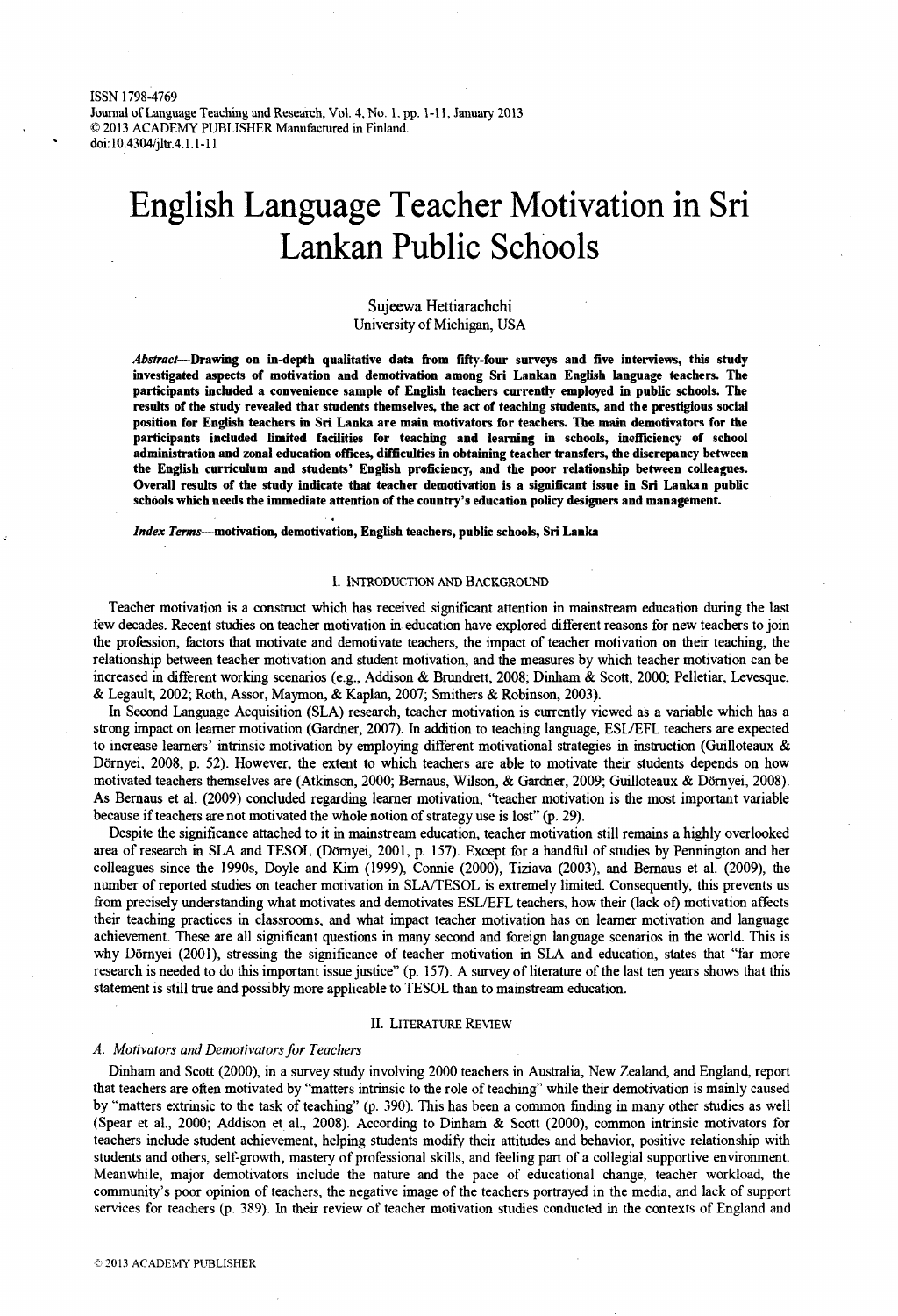Wales after 1989. Spear et al. (2000) identified the common intrinsic rewards of teaching to be working with children, developing warm personal relationships with students, the intellectual challenge of teaching, autonomy, and independence. The major demotivators for teachers are poor pay, work overload, and perceptions of how teachers are viewed by society (p. 4). In a study of factors affecting motivation and demotivation of primary teachers in England, Addison and Brundrett (2008) argued that teacher motivation is mostly related to intrinsic issues such as positive responses from children, their progress, a sense of achievement from a completed and enjoyable task, and having supportive colleagues. Meanwhile, principal demotivators are poor responses from children, working long hours, and **workload (p. 91).**

Even though teachers in many contexts in the world are intrinsically motivated, there are a large "number of detrimental factors that systematically undermine and erode the intrinsic character of teacher motivation" (Dörnyei, 2000, p. 165). According to Dörnyei, teacher demotivation is often associated with five main factors: *stressful nature of work, inhibition of teacher autonomy, insufficient self-efficacy, content repetitiveness,* **and** *inadequate career structure* (p. 165). Among these, "teacher stress" is a teacher's experience of "unpleasant negative emotions, such as anger, anxiety, tension, frustration or depression resulting from some aspect of their work as a teacher" (Kyriacou, 2001, p. 28). It is a common concept that has been studied in existing research in relation to teacher demotivation. Based on a number of studies on teachers in different contexts, Kyriacou (2001) states that "teaching is one of the high stress professions" (p. 29) in many countries. For instance, in Kyriacou and Chien's (2004) study of 203 primary teachers in Taiwan, 26% of the teachers reported that being a teacher was "very or extremely stressful" (p. 88). As it has been found, teacher stress often results from factors such as bureaucratic pressure, lack of adequate facilities, low salaries and constant alertness needed in working with children or young adults, teaching pupils who lack motivation, maintaining discipline, coping with change, being evaluated by others, and role conflict and ambiguity (Dörnyei, 2001; Kyriacou, 2001). The high rate of teacher stress not only weakens the intrinsic motivation of teachers (Dörnyei, 2001, p. 167) but also results in a high rate of teacher burn out (Nagel & Brown, 2003, p. 255).

According to Dörnyei, the second source of teacher demotivation is restricted teacher autonomy. Autonomy has been defined as "experiencing oneself as the origin of one's behavior" (Deci et al., 1997, p. 69: 2008). In the profession of teaching, nationwide standardized tests, national curricular and increasing administration demands often restrict teacher autonomy (Dörnyei, 2001, p.167). In their study involving 254 teachers in Quebec. Canada. Pelletier et al. (2002) reported three kinds of "pressure" that can restrict teacher autonomy: i) teachers' perception that they are responsible for their students' behaviors or students' performing up to standard, ii) teachers' perception that they have to conform to colleagues' teaching methods or involvement in school activities, iii) teachers' perception that they had limited freedom in determining the course curriculum or that they had to cover a specific curriculum determined by school's administration. They also found that when teacher autonomy is restricted (when they are less self-determined), teachers become more controlling with their students (p. 194). Roth et al. (2007) found evidence for the fact that autonomous motivation of teachers often promotes learner autonomy in classrooms (p. 771).

Insufficient self-efficacy is the third demotivator for many teachers around the world (Dörnyei, 2001, p. 167). Selfefficacy is "teachers' beliefs in their ability to motivate and promote learning, affect the types of learning environments they create and the level of academic progress their students achieve" (Bandura. 1993, p. 117). One reason why teachers **often lack self-efficacy is due to the traditional approach to teacher training w hich puts more em phasis on subject matter** training at the expense of practical skills of teaching needed to manage a classroom (Dörnvei, 2001, p. 168). As a result, **teachers' doubts regarding pedagogical skills along w'ith insufficient content know ledge can cause low teacher efficacy** in many contexts (Redmon, 2007, p. 4).

Just like low efficacy, teacher demotivation can also be caused by a lack of intellectual challenge in teaching that some teachers suffer when they teach the same subject or the same level of students for years (Dörnyei, 2001, p. 169). This makes teachers often say that "they are discouraged by work that promises the same responsibilities on the first and last days of their careers" (Johnson. 1986. p. 69). However, one objective of career ladder plans for teachers in many countries is to provide teachers with different responsibilities like administration, curriculum designing, teacher training and material development so that they are motivated by different responsibilities that they are expected to take on during different phases of their careers. But as Dömvei (2001) reports, such opportunities are also very limited for teachers in comparison to other professionals. This *inadequate career structure* often demotivates teachers because teaching offers a "closed contingent path." especially for teachers who do not want to join management (p. 169). For such teachers, repetitive classroom procedures can be a monotonous experience.

Despite this, some countries have taken measures to reduce the impact of this situation in different ways. For instance, in Sri Lanka teachers are offered a promotion scheme which allows them to move from grade III (lowest grade in **teaching) to grade I (highest grade in teaching) based on their higher studies and experience. A ccordingly, they can also** apply to be teacher trainers, material writers, national exam evaluators, and so on. However, the major benefit in the scheme is monetary awards. To what extent these monetary awards can motivate teachers has also been debated in literature. Though Spear et al. (2000). Smithers and Robinson (2003), and Addison and Brundrett (2008) identified poor pay as a demotivator for teachers, Michaelowa (2002) claims that with regard to teacher motivation, "the role of salaries does not seem to be as important as many people believe" (p. 18). Even in the study on job satisfaction among American teachers by the National Center for Educational Statistics (1997). "teacher satisfaction showed a weak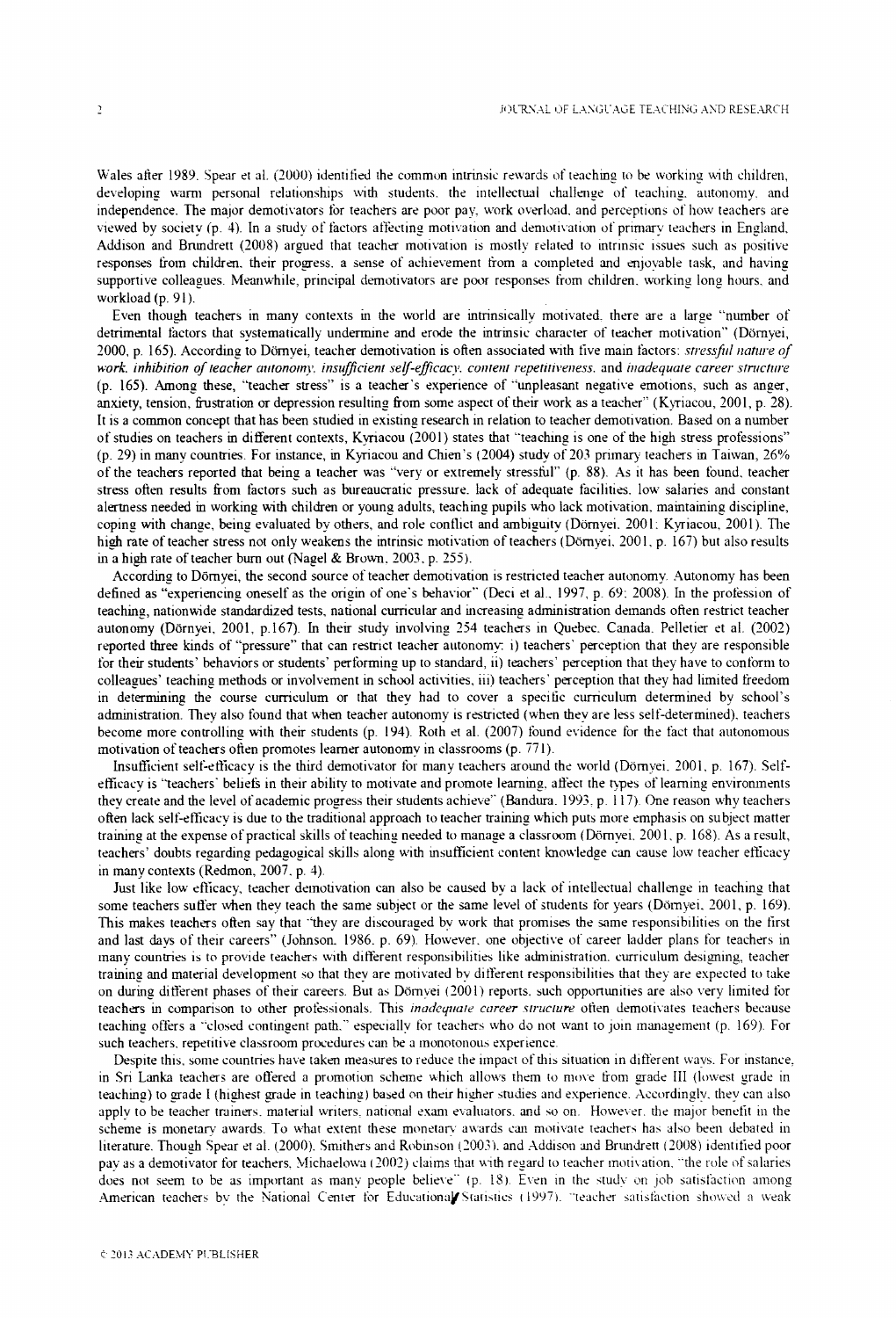relationship with salary and benefits" (p. 9). Instead, "teachers were more satisfied in a supportive, safe and autonomous environment" (p. 32).

# *B. Teacher Motivation in Developing Countries*

In mainstream education, recent studies on teacher motivation are mostly reported from developing countries. For instance, the Voluntary Service Overseas (VSO), Department for International Development (DFID), Global Campaign for Education (GCE), and United Nations Educational, Scientific, and Cultural Organization (UNESCO) have conducted a series of comprehensive studies on teacher motivation in many developing countries, especially in South Asia and some parts of Africa. Most of these studies reveal the existence of a crisis in teacher motivation in many developing countries (see specifically, DFID 2007, GCE 2005), which is taken to account for poor quality in education.

For instance, VSO (2002), based on a comprehensive study of teacher motivation in Zambia, Malawi and Papua New Guinea, concludes that "in many developing countries, the teaching force is demoralized and fractured" (VSO, 2002, p. 1). As the report further states, the teaching profession in these countries "is characterized by high attrition rates, constant turn over, lack of confidence and varying levels of professional commitment" (p. 1). Also, GCE (2005), in their review of recent literature on teachers' issues in developing countries, claim that in those countries, "teacher motivation and morale remain in a chronic state of decline" (GCE, 2005, p. 1). The most recent of the studies, *Teacher Motivation of Sub-Saharan Africa and South Asia* by DFID (2007), also confirms the findings of the previous studies, claiming that in developing countries, "most schooling systems are faced with what amounts to a teacher motivation crisis" (DFID, 2007, p. 25). As these studies report, teacher demotivation in these countries is mostly caused by limited opportunities for teacher training and professional development, lack of support from school administration, decline in teacher status in society, poor salaries and incentives, constant changes of school curricular, low teacher efficacy, and poor working and living conditions. These demotivators also result in high levels of teacher absenteeism, teacher transfers between schools, migration of qualified teachers to developed countries, and teachers leaving the profession to take up other jobs (p. 7). I will refer to die findings of these studies in the discussion section.

Among the South Asian countries where teacher motivation has been recognized as undergoing a "crisis," Sri Lanka has received very little attention from researchers over the last two decades. This is confirmed by the fact that no international journal has reported any studies on teacher motivation in Sri Lanka, during the last ten years. Even in the studies conducted in the region by international organizations (DFID, 2007; GCE, 2005; VSO, 2002), Sri Lanka has not been included. However, there is enough evidence to believe that the decline in teacher motivation, like in many other developing countries, is a significant issue in the Sri Lankan education system too. One source of such evidence comes from a recent World Bank (2006) report which states that in Sri Lanka, "teacher status, motivation and work attitudes have deteriorated over the past few years and the importance of remotivating and improving the attitudes of teachers should be a national priority"(p. 60).

Also, it is clear that Sri Lanka shares many socio-political and economic issues with other countries of the South Asian region. The common issues that all these countries share led them to establish the South Asian Association for Regional Cooperation (SAARC) in 1985 to help each other in their common issues. So, if teacher motivation is a crisis in other neighboring countries in South Asia with similar economies, social structures, and education systems, it is likely that it is an issue in Sri Lanka too. However, to identify and understand the real nature of this "crisis" and its impact on the country's education system, more empirical investigation is needed.

## III. THE PRESENT STUDY

In this vein, the purpose of this study was to investigate aspects of teacher motivation/demotivation among English language teachers in Sri Lanka's public school system, in light of work motivation theories and also considering research methodology from previous teacher motivation studies in different contexts.

## IV. METHOD

## *A. Participants*

The participants of this study were English teachers currently employed in the public school system of Sri Lanka. A convenience sample of five English teachers, three females and two males, took part in qualitative interviews. In age they ranged from 36 to 43 years. All the participants were teachers specially trained at teacher training colleges in the country to teach English as a Second Language (ESL) in public schools. The five interview participants will be referred to in the results and discussion sections by the pseudonyms *Piyal, Sajith, Malani, Nelum* and *Devika.*

The second source of data in the study was a qualitative survey. A convenience sample of 83 teachers who attended a weekend external degree program in Colombo in early 2010 volunteered to participate in the survey. However, only 54 of the 83 volunteers completed and returned their surveys, making the response rate approximately 65%. The majority of the survey participants was female (81.5%). The percentage of males in the sample was 18.5%. The participants ranged from 26 to 56 years old. The mean age reported was 36.55 years. The participants also varied greatly in terms of their teaching experience. The majority of teachers (33) had ten to twenty years of teaching experience. Ten teachers in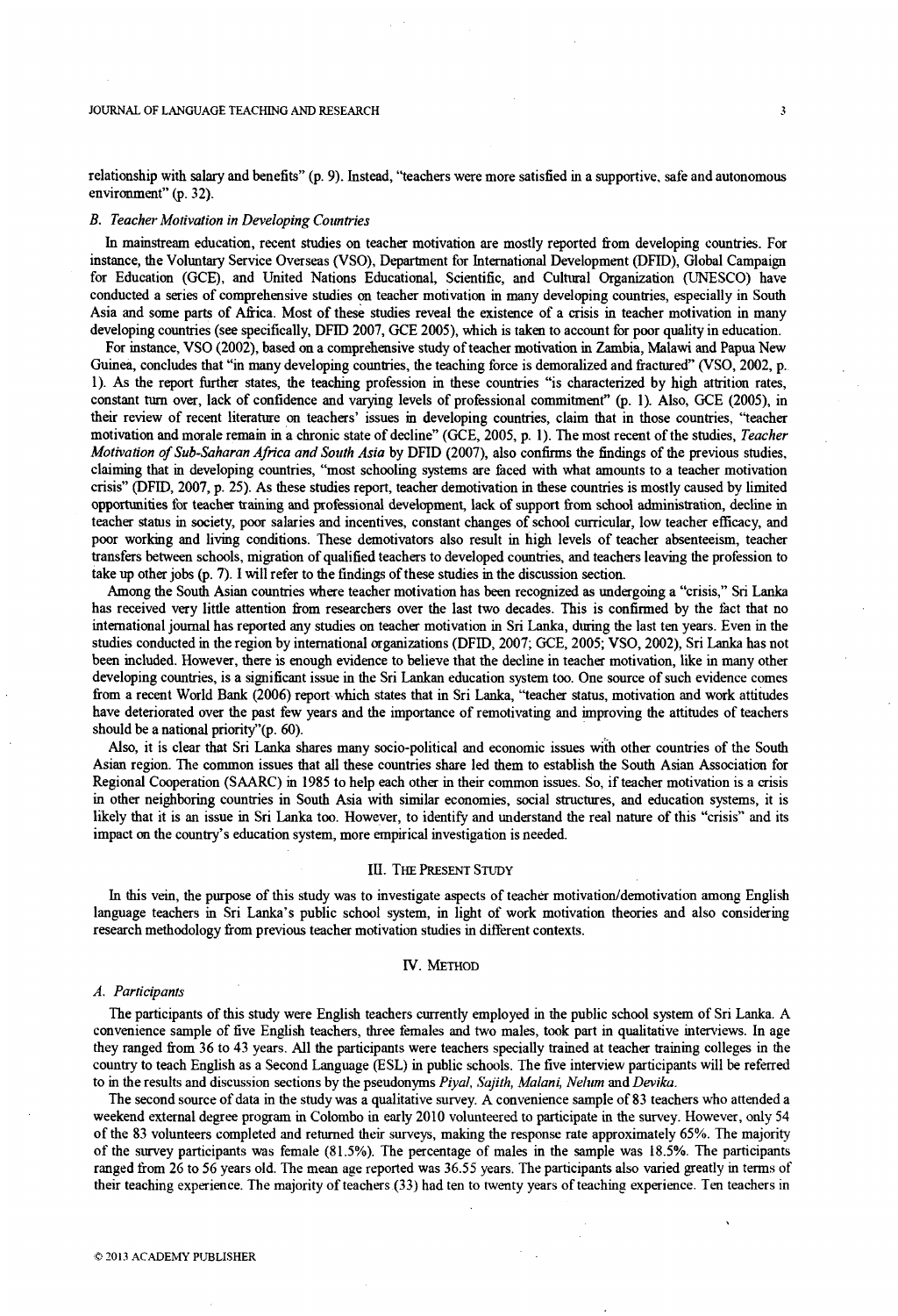the sample had three to five years of teaching experience, and seven teachers had five to ten years of teaching experience. Four participants had more than twenty years of teaching experience.

## *B. Instruments aid Procedure: Interviews*

The first source of data in this study was interviews. A total of five interviews were conducted between November 2009 and April 2010. In conducting the interviews, we used a semi-structured interview format taking into account the findings of previous teacher motivation research in different contexts (Connie, 2000. Hayes. 2009; Spear et al., 2000; Wadsworth, 2001; Watt et al., 2008). While the participation in the interviews was completely voluntary, the participants' consent was obtained to audio-record them. During the interviews, the participants were allowed to use either English or Sinhala, their first language. However, all participants used mostly English to share their experiences and opinions.

At the begriming of each interview, the interviewee was requested to provide a brief introduction of him- or herself. This mostly included basic information like age, place of work, years of teaching experience, the number of schools that they have worked at, and the classes that they teach at current schools. After that the interview mostly included openended questions to find out what motivates and demotivates the participants in their day-to-day experiences as teachers. In addition, they also described why they became teachers, why they elected to teach English, what a typical working day of a teacher is like, and how they spend time after work and during weekends. The interviewer also occasionally paraphrased and/or summarized the statements by the participants to ensure accuracy. Each interview lasted from 45 to 60 minutes and was also audio-recorded.

## *C. Qualitative Survey*

The survey instrument used for the data collection in this study was developed by the researcher in light of three previous studies on teacher motivation in different settings: Connie (2001), Kitching et al. (2009), and Tiziava (2003). It consisted of three sections. The eight questions of the first section were intended to gather basic demographic data about the informants: age, years of teaching experience, educational qualifications, and so on. The second section consisted of four questions to find out different reasons why the participants entered the teaching profession and chose to teach English. Finally, the third section consisted of two questions to find out what motivates and demotivates the participants when they function as English teachers in public schools: Both sections two and three gathered data through open-ended questions and free writing.

## *D. Data Analysis: Interviews*

The process of data analysis started with the transcription of interviews, yielding 34 pages of transcribed text. At this stage, the researcher also translated into English any remarks that the participants made in their first language. Both the transcription and translation (when needed) of all five interviews were done by the researcher himself over a period of three weeks. In this process, attempts were made to identify possible themes and patterns, because in qualitative research, data analysis is an "iterative process, not a linear process following the collection of data" (Lichtman, 2010, p. 193).

During and after the transcription of the interviews, the researcher used the method of *content analysis* to identify themes and patterns in the interview data. Qualitative content analysis is "an approach of empirical, methodological and controlled analysis of texts within their context of communication, following content analytic rules and step by step models, without rash quantification" (Mayring, 2000, p. 2. see also Kondraki, Wellman, & Amundson, 2002). Also, it is a method that provides "protocols for efficient analysis of large data sets with textual components" (Sonpar & Golden-Dibble, 2007, p. 800).

This study adopted the method of deductive qualitative content analysis. As it has been elaborated in the literature review', many studies on teacher motivation have been reported from both developed and developing countries during the last two decades. Even though teacher motivation remains an overlooked area of research in Sri Lanka, it was assumed that the research findings on the construct in similar settings could guide the coding process of the interview data of this study: "deductive content analysis is often used in cases where the researcher wishes to retest existing data in a new context" (Elo & Kyngas, 2007, p. 111). Hence, based on the results of the previous teacher motivation studies by Crooks (1997), Connie (2001), Tiziava (2003). Adelabu (2005), Bennell et al. (2005), Ramachandran et al. (2007), and Kitching et al. (2009), the researcher developed a list of ten codes to analyze the interview data. Table 1 shows the codes and their definitions.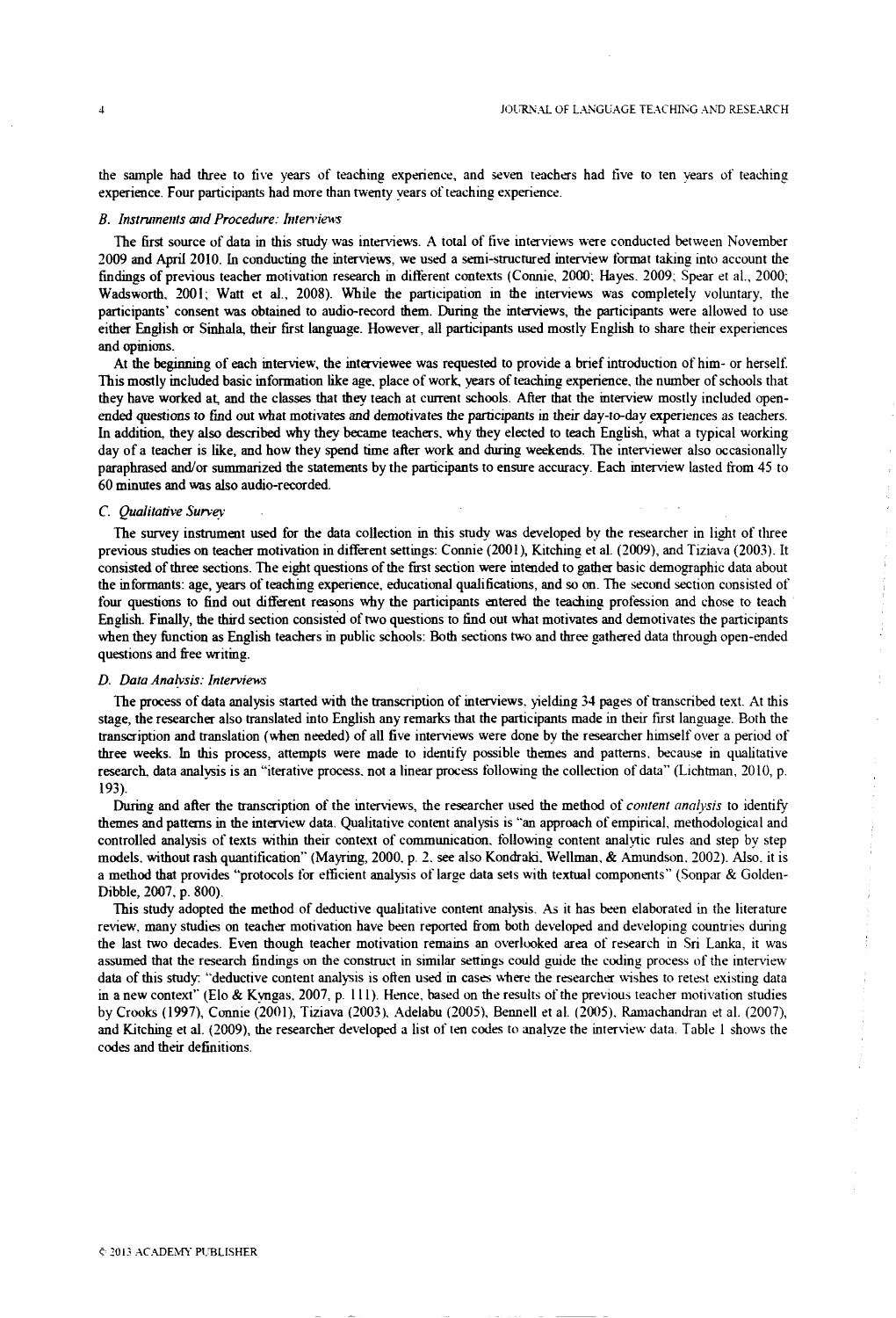| TABLE I                           |                                                           |  |
|-----------------------------------|-----------------------------------------------------------|--|
| <b>CODE NAMES AND DEFINITIONS</b> |                                                           |  |
| Code                              | Definitions                                               |  |
| <b>Students</b>                   | student performance and behavior                          |  |
| School administration             | issues related to principal or other administrative staff |  |
| Curriculum & pedagogy             | issues related to curriculum and teaching methods         |  |
| Parental involvement              | availability, quality and content of materials            |  |
| Teacher autonomy                  | teacher freedom to make decisions in teaching             |  |
| Professional development          | issues related to teacher education and training          |  |
| Colleagues                        | issues related to coworkers                               |  |
| Work conditions                   | facilities, class size, and school location               |  |
| Teacher pay and workload          | salary, incentives, teacher responsibilities              |  |
| Textbooks and teaching materials  | parents' help and interest in children's education        |  |

**Table 1**

Existing literature on teacher motivation provides evidence that teacher motivation is commonly related to these codes. Thus, these were used as initial codes to identify the themes in the interview data. During this stage, the researcher's focus was to find out whether the interview data contained any evidence for the existing codes. Whenever any evidence was found, die researcher assigned a code from the list. The process was repeated several times to ensure accuracy. After that, all the transcripts were read carefully once again to make sure that all points are coded. Any concepts that could not be coded at this stage were identified and marked separately. If they did not represent a category already existing, a new code was assigned. The rationale behind doing so was that there could be new codes and themes emerging from the data itself which could be either specific to the Sri Lankan context or ESL or EFL teachers. Thus, the following new codes were inductively derived from the interview data of this study:

| TABLE 2                             |                                                  |
|-------------------------------------|--------------------------------------------------|
| <b>CODE NAMES AND DEFINITIONS</b>   |                                                  |
| Code                                | Definitions                                      |
| Students' attitudes towards English | how students perceive English and ESL teachers   |
| Social status of English teachers   | the way English teachers are perceived by others |

Therefore, a total of 12 codes was used for data analysis. Once the initial coding was completed, the researcher started organizing those codes into related categories. At this stage, some codes were identified as major topics, while several others were organized under a few major topics (Lichtman, 2010, p. 199). The process was repeated several times to do away with any redundancies on the list, as well as to ensure that any significant topics related to teacher motivation are not neglected. This process yielded five major topics or themes as related to teacher motivation: *students, teaching, administration, professional development* and *social & contextual influences.* These themes are elaborated on in the results section.

#### *E. Survey*

In analyzing the general results from the 54 surveys, the researcher used a quantitative (frequency) analysis. In addition, the questions of the survey about common teacher motivators and demotivators were analyzed through the method of inductive content analysis. In analyzing these questions (two questions in the survey), the researcher identified 16 codes with regard to motivators and 23 codes with regard to demotivators. Later those codes were categorized under three major topics: *students, teaching,* and *administration.* A number of other miscellaneous codes which could not be included in any of these three categories were listed under a separate category called *other.*

#### V. RESULTS AND DISCUSSION

# *A. Teacher Motivation*

This study revealed a variety of factors that motivate and demotivate Sri Lankan English teachers in public schools. To begin with, the study revealed three common motivators for teachers: students, teaching, and the position of English in the country which gives teachers high social prestige. In the survey results, the most common category of motivators for the participants was related to students: students' performance and success, being with students, student motivation, students' recognition and appreciation of teachers, and students' positive attitude towards English. The following graph (Figure 1) provides a detailed view of survey participants' responses in this regard: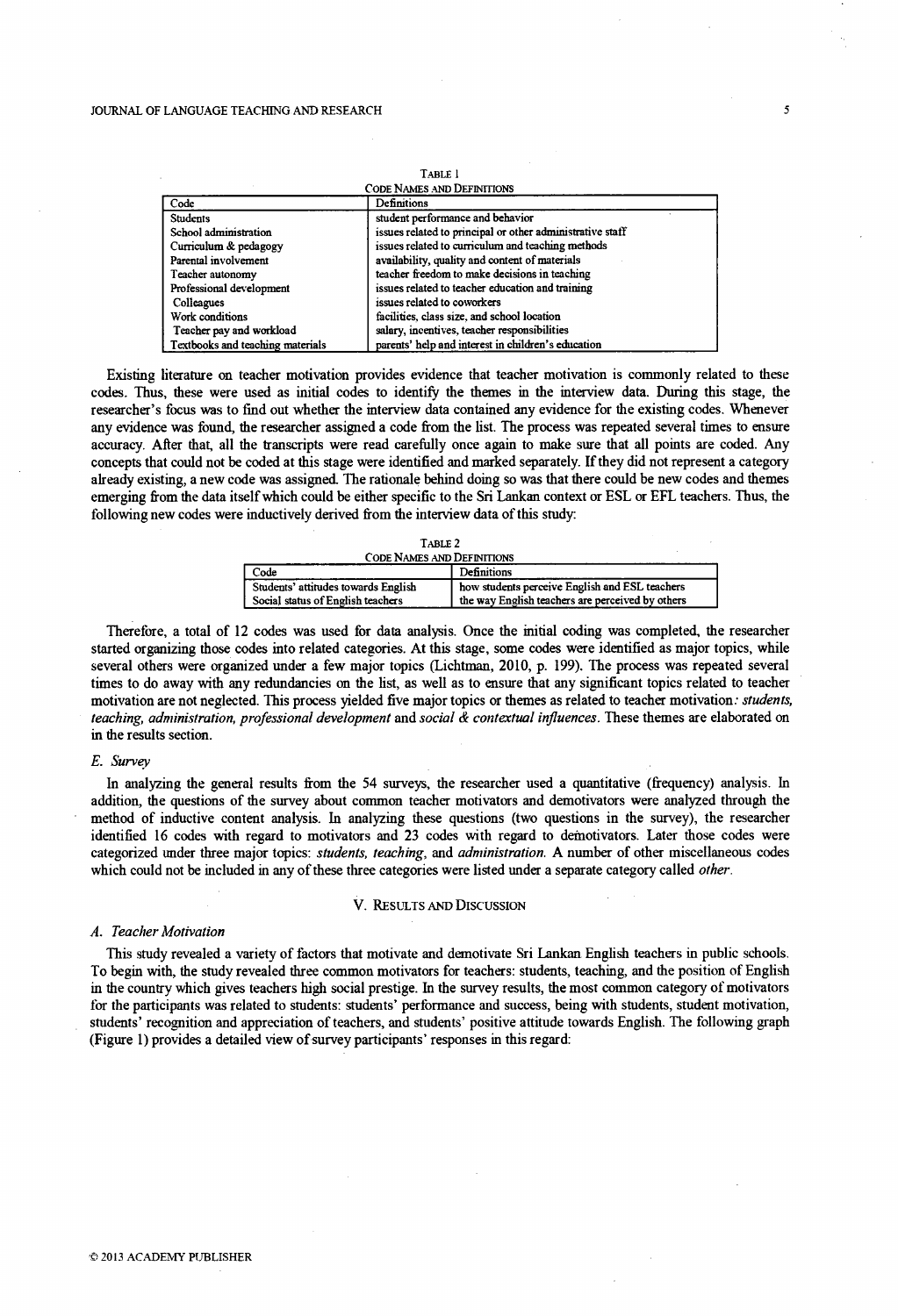## JOURNAL OF LANGUAGE TEACHING AND RESEARCH

Ť.



Figure 1- Students as a motivator

Out of the 73 motivators reported in the survey, 56% of them were related to one of the above-mentioned aspects involving students. This implies that these participants, like many other teachers in the world, mostly derive their motivation in the job from their students. The interview' data also strongly supported die above findings when all five participants recognized students as their main source of motivation. For instance, Piyal and Sajith recognized students' performance as the most satisfying aspect of teaching. Nelum and Devika also supported this finding in their interview answers. However, Malani stated that she also derives motivation from students' admiration of her teaching. This was also found in some of the survey data.

The second most common motivator for the teachers in the study was the act of teaching. In the survey, it accounted for 17% of all motivators reported by the participants. This had confirmation in the interview data when the participants revealed how the act of teaching leads to their satisfaction in the job. For instance. Piyal said:

I am personally happy because when we teach students they learn something. They become knowledgeable and they become good people.[...] Students' performance is the only satisfaction that we can have.

The finding of this study that participants in die survey as well as in interviews mostly derive their motivation from their students and the act of teaching has strong echoes in teacher motivation research in many other contexts too. For instance, in their study of teachers in Australia, New Zealand, and England, Dinham and Scott (2000) reported that most of the teachers in their study were motivated by "matters intrinsic to the role of teaching" (p. 390). This was also confirmed by Wadsworth's (2001) study of public and private school teachers in the USA, Tiziava's (2003) study of EFL teachers in Greece, and Addison et al's. (2008) study of primary teachers in England. Teacher motivation research by VSO (2002), GCE (2005), and DFID (2007) found this as a common feature in developing countries too. Thus, the results of this study affirm a common finding in teacher motivation research around the world: regardless of the context in which they teach, most teachers in the world derive their motivation from their students and teaching.

However, this study also revealed one additional factor that motivates English teachers in Sri Lanka: the position of English in the country. As the study revealed, the position of English in the country gives a prestigious social position for English teachers in Sri Lanka. For instance, Malani, who has been an English teacher tor thirteen years, mentioned in her interview that English teachers receive a special treatment in society which makes her feel proud of herself. In Malani's view, the respect that English teachers receive in society places them in a demanding position even when it comes to marriage: "Even in marriages, it matters. People prefer to marry English teachers because of the social status, because of English." The fact that English teachers receive more respect and prestige in Sri Lankan society than other teachers frequently emerged in other interviews too. A few participants in the survey had also written statements like "English teachers are the most recognized group among teachers." "An English teacher gets more social recognition than any other teacher," and "English teachers have a better place in society "

Nelum. in her interview, accounting for the reason for this position of English teachers in the country, said: "English [has] a social prestige. People who can speak it are seen differently in society." Many research studies on the position of English in Sri Lanka have also found enough evidence for Nelum's statement above. As Fernando (1997) elaborates in her study of *English and Sinhala Bilingualism in Sri Lanka.* English, ever since it was brought to the country by the British, has always been associated with social prestige in Sri Lankan society. As a result, its speakers have always received higher social recognition and advantages in the country, especially when it comes to employment. As she further says, "English still has a grudgingly recognized but decided social, cultural and economic value" in Sri Lanka (p. 348). In a recent study, quoting a former Minister of Education in Sri Lanka, Gunesekara (2005) writes:

In the case of social disparity, the real gulf in Sri Lankan society is not based on religion, ethnicity, money or caste; it is based on language. The gap between those who know English and those who don't know English denotes the gap between the haves and the have nots. (p. 34)

Because of this position of English in the country, it is quite natural that English teachers receive more respect and prestige than other teachers in Sri Lankan society. This seems to motivate them very much. Despite this, what Sajith revealed in his interview about the position of teachers in the country also deserves significant attention. In his view', there is a gradual decline in teacher status in the country: "Compared to the past, we don't have a proper place today." Here, he mostly talked about the declining status for teachers in general, which is also a common theme in teacher motivation research in developing countries. For instance. DFID (2007), in their study of teachers in Sub-Saharan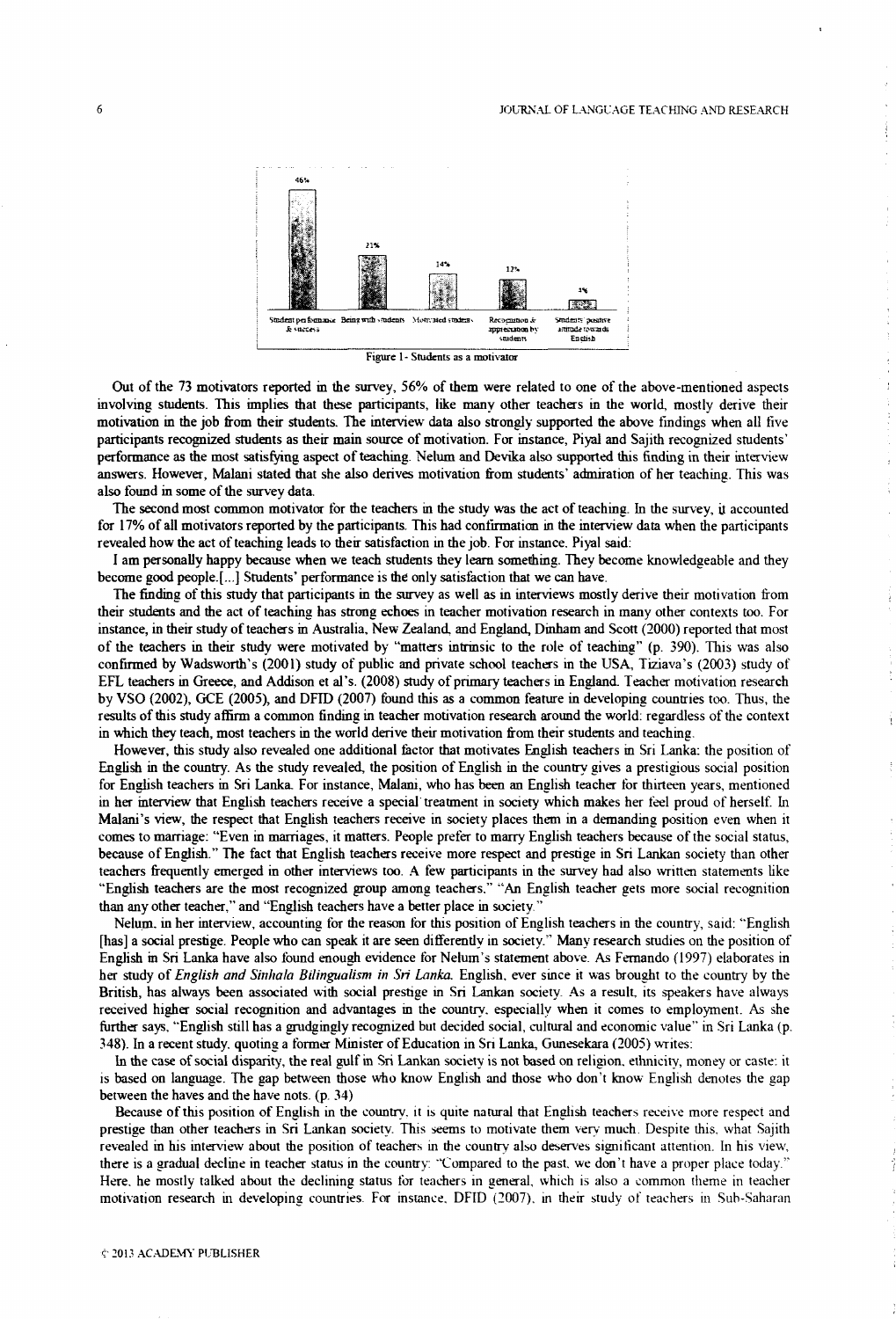#### JOURNAL OF LANGUAGE TEACHING AND RESEARCH

Africa and South Asia, identifies declining teacher status as a feature of the teaching profession in the developing world. VSO (2002) found the same trend in Zambia, Malawi and Papua New Guinea : "Teachers in all three case study countries reported feeling that the community did not value them as they had done in the past" (p. 36). As mentioned in the introduction, a recent World Bank report (2006) commented on the declining teacher status as a major issue in Sri Lanka too. However, the results of the study show a different trend with regard to the English teachers in public schools. Despite the declining status in the country for teachers in general, English teachers still receive high social recognition in Sri Lanka mainly because of the position of English in the country.

## *B. Teacher Demotivation*

Even though a great deal of research suggests that teachers in many contexts derive motivation from intrinsic rewards of teaching, there are a large "number of detrimental factors that systematically undermine and erode the intrinsic character of teacher motivation (Dornyei, 2000, p. 165). Dinham and Scott (2000) in their study of teachers in Australia reported that teacher demotivation is mainly caused by "matters extrinsic to the task of teaching" (p. 364). This also has echoes in many other studies, especially in the developing countries. Some of these studies include Adelabu (2005) in Nigeria, Bennell et al. (2005) in Tanzania, Khan (2005) in Pakistan, and Ramachandran et al. (2005) in India. In keeping with such findings, most participants of this study also reported many practical issues in teaching (mostly caused by limited facilities) and some issues with the administration as their main sources of demotivation.

Out of 78 demotivators reported by the teachers in the survey, 40 (51%) of them were related to practical issues in teaching. The most frequent demotivators related to teaching included limited facilities for teaching and learning in schools, overcrowded classes, textbooks that do not match student proficiency and issues in teaching methodology. The following graph shows the common demotivators that teachers had recorded in relation to teaching.



Figure 2- Demotivators related to teaching

Among these, limited facilities for teaching and learning in schools also frequently emerged as a theme in the interview data. All five participants identified limited facilities at schools as a factor that impinges on their work motivation. As Nelum revealed in her interview, what a teacher can do at school is often limited due to the inadequate facilities in classrooms. For instance, she mentioned that ESL teachers cannot teach listening because of the lack of cassette players in some schools. Meanwhile Devika, describing her first experience as a teacher in a remote school, explained how disappointed she was with the facilities of the school. She compared her first school to "a small dilapidated hut in a tea state." Piyal also expressed his disappointment with regard to the facilities in schools, even to the point of not having place for teachers to prepare their lessons.

It was obvious from both survey and interview data that limited facilities in schools along with overcrowded classes mostly demotivate teachers in Sri Lankan schools. This, as most studies reveal, is a common factor that affects teachers in developing countries. For instance, the studies by VSO (2002), GCE (2005), and DFID (2007) frequently found this as a demotivator for teachers in their case study countries. This is reportedly worse in remote schools in many countries. Even in this study, teachers' reluctance to work in rural schools implies that the situation in Sri Lanka is not far different from the rest of the developing countries.

Even though the survey participants identified writing school-based assessment as a demotivator for them, this was not supported by any of the interview participants. However, writing and conducting school-based assessment is a new responsibility given to ESL teachers with recent education reforms. Under these reforms teachers are expected to conduct several assessments per year, which could be time-consuming, mainly because of the overcrowded classes in many schools: "It takes a lot of time and there is no time to get ready for next day lessons."

The other most common category of demotivators reported in the survey was issues related to education administration in the country, which was mentioned in 26% of the answers, in contrast to 51% of issues related to teaching. The common themes that emerged in the survey in this regard were limited support from school administration, responsibilities related to extra-curricular activities and the inefficiency in the zonal education offices (an office in charge of the administration of an education zone consisting of several schools) in the country.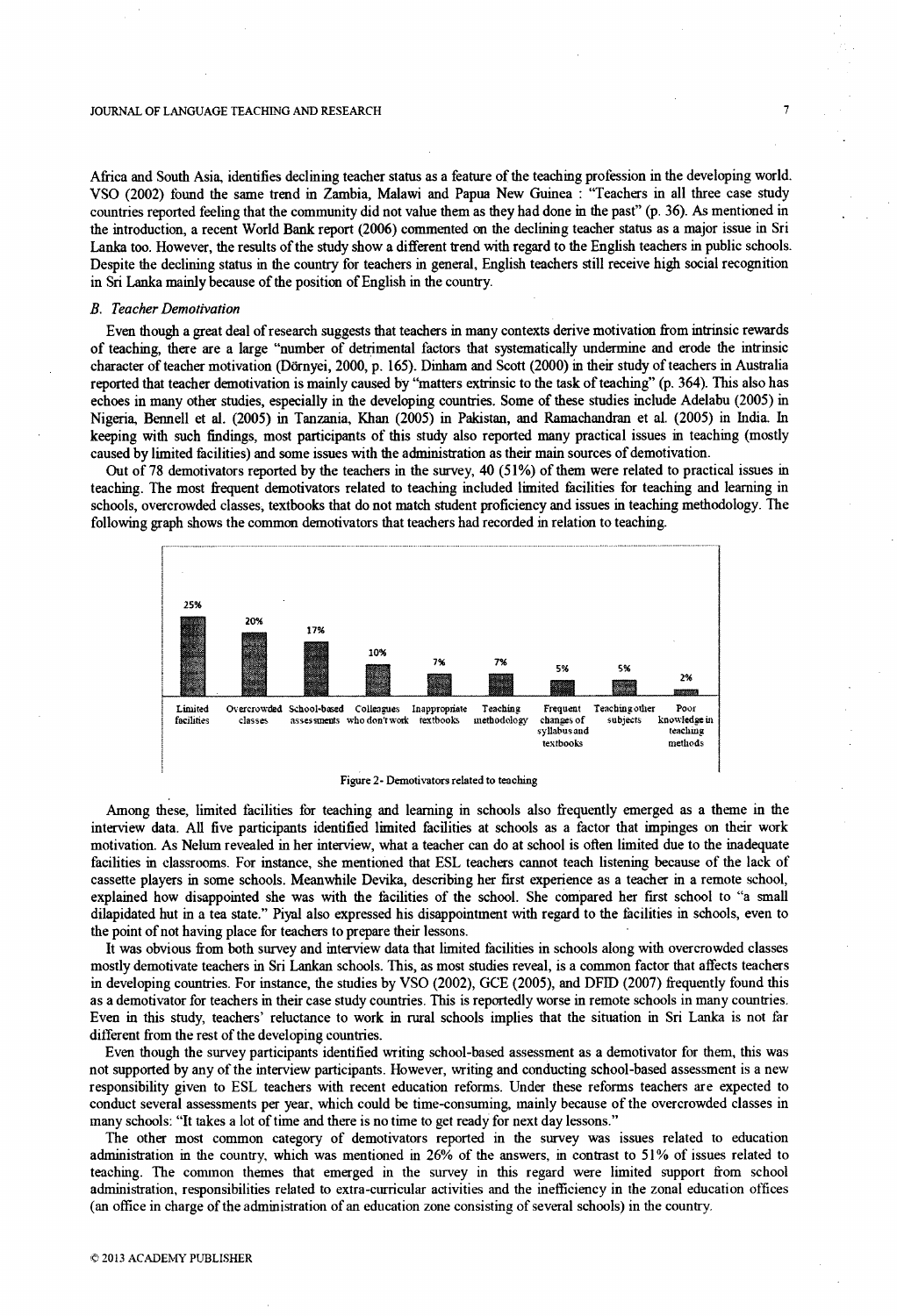$\begin{array}{c} \mathbf{1} \\ \mathbf{1} \\ \mathbf{1} \end{array}$ 

 $\frac{1}{2}$ 

÷

 $\frac{1}{4}$  $\frac{1}{2}$ 

These themes were also frequently supported by the interview participants. For instance. Devika, while commenting on the support that teachers receive from school administration, used the words "corrupted" and "politicized" to describe it. Piyal indicated his frustration with school administration and admitted that many teachers are critical of the system. Meanwhile, others stated that some principals do not have a positive attitude towards English and do not sufficiently help English teachers perform their duties. Many survey participants had also reported similar responses regarding school administration. For instance, one respondent wrote "most of the time administration tends to provide [fewer] facilities to [the] teaching-learning process. Even the resources, computer lab, library are not allowed to be used whenever students need them. They always try to confine language teaching to classroom."

In addition to the school administration, the participants also made several comments about zonal education offices which are responsible for many administration matters concerning teachers in the country including their salary, incentives and leave. As mostly revealed by the interview data, the inefficiency of the zonal offices often demotivates teachers. For instance, Malani stated that the inefficiency of zonal offices is so frustrating that she even "feels like giving up teaching.''Devika also made a similar comment when she said. "There are some officers in Zonal education offices. They are not functioning well. Actually it is hard to get a job done. We have to go several times." Nelum stated in her interview that she had to go to the zonal office 13 times to get her overseas leave approved. These responses of the participants imply how demotivating the inefficiency of zonal offices could be for teachers who mostly rely on those offices for many services. However, the unhappiness of the teachers with school administration and regional offices in this study is also a common finding in many other developing countries. For instance, Ramachandran et al. (2005) report it as one of the seven major issues related to teacher demotivation in India. VSO (2002), in their study of teachers in three African countries, also found teacher grievances to be mostly associated with services that they receive from administration like salaries and allowances. DFID (2007) confirmed this finding in their study in Sub-Saharan Africa and South Asia. As they report, the majority of teachers in all twelve countries had expressed their displeasure over school administration (p. 10).

Even though most findings of this study were often consistent with the results of teacher motivation research in other developing countries, the survey results on teachers' pay produced a significantly different finding. According to many teacher motivation studies in the developing countries, one main demotivator for teachers is poor salaries and incentives (DFID, 2000; VSO, 2002). But in our survey, the majority of the participants did not identify salary as a demotivator for them. Only two participants identified salary as a demotivator (3.7%). Interestingly, two participants had also identified the salary that they currently receive as a motivator for them. But the interview data yielded contradictory evidence when four participants commented on salary as a demotivator for diem. For instance, Devika, being asked what demotivates her most in die teaching profession, said, "Salary. The salary is insufficient." Sajith also saw poor teacher pay as a demotivator for a new teacher to join teaching. Malani stated that teachers receive a very small salary compared to a worker in the private sector of the country; "Actually it is not enough. When we compare it with a private sector worker, we feel disappointed with what we are getting."

Despite this data from the interviews, the fact that many teachers in the survey did not identify salary as a demotivator for them also deserves significant attention. Though this does not resemble the findings of many other developing countries with regard to teacher pay (DFID, 2007; VSO, 2002), the study by Ramachandran et al., (2005), in India also reported a similar finding about teacher salaries. In their sample, "nearly all the teachers were happy with their salaries" (p. 13). Meanwhile, it has also been found in some teacher motivation research that salary does not have a huge impact on the motivation of teachers (Michaelowa, 2002). As she says, "the role of salaries does not seem to be as important as many people believe" (p. 18). Even though poor teacher salary emerged as a theme in four interviews of this study, it was obvious that two of the participants talked about it only when the interviewer asked whether salary had an impact on their motivation. Otherwise, they mostly talked about other factors as their motivators and demotivators. These results of the study imply that teacher pay as a demotivator is not as strong as other common demotivators for Sri Lankan ESL teachers. This could be mainly because, as Nelum pointed out in her interview, teachers in public schools receive a reasonable salary in Sri Lanka: "I think we are getting a reasonable salary." The average salary of a public school teacher in the country roughly equals the salary of other employees in the public sector: a policeman, nurse, or clerk.

As many participants revealed in the interviews, several issues related to the English curriculum in public schools also demotivate ESL teachers in the country. A common consensus among the interview participants was that the current national curriculum on English does not match the proficiency level of the students, especially in rural schools. Apparently, this often makes teaching English in remote schools a difficult task for teachers. This difficulty also causes teacher demotivation. Nelum, sharing her experience in teaching English at a remote school, explained that she had to teach very basic English even in grade five when she was expected to teach a standard textbook. Sajith added that English teachers in remote schools have to spend extra time simplifying textbooks which do not match students' proficiency levels. Devika also admitted that the English curriculum, though interesting, is "really tough" for students in remote schools.

This mismatch between the curriculum expectations and the students' English proficiency, as some participants revealed in their interviews, is aggravated by the passive responses of students in classroom. Three of the interview participants also identified students' lack of interest in their studies and their negative attitude towards English as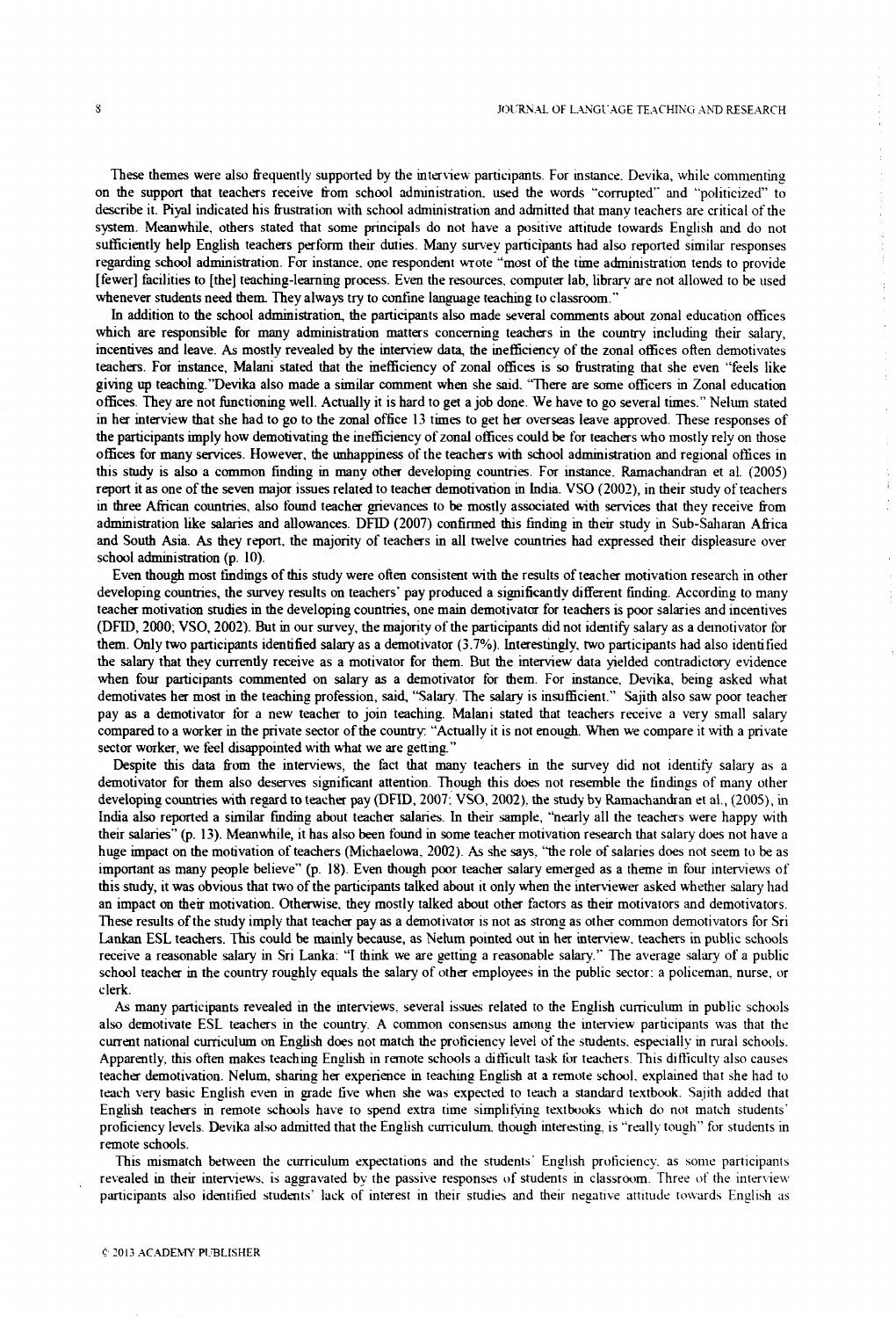## JOURNAL, OF LANGUAGE TEACHING AND RESEARCH

demotivators for them. Piyal, for instance, stated that it is difficult to make some students realize the value of learning English: "Some students do not care." Sajith also has noticed a lack of interest in his students in remote schools for English, which for him is demotivating. According to Piyal, students' lack of interest in English can be frustrating and annoying for an English teacher, especially when students do not do homework.

Even in die survey, 14% of the demotivators recorded by the participants were related to students' lack of motivation, limited proficiency in English, and their negative attitude towards English. But Devika and Malani's experiences with their students produced contradictory evidence to the above data in the interviews as well as the survey. Malani among them had observed a positive attitude towards English among her students: "Students like English, even in the rural areas." Devika, who had also seen a positive attitude in her students, believes that the teacher is a strong determinant of learner motivation: "A child is really motivated by a teacher, especially in things like English." However, studies in others contexts have also recorded student disinterest in studies as a demotivator for teachers. For instance, Addison and Birundrett (2008) in their study of primary teachers in England found "children behaving badly or showing lack of interest" as the most common demotivator for the teachers (p. 86). This is not surprising because most teachers reportedly derive their motivation from their students and the act of teaching. If students do not show a positive attitude towards the subject that they learn or are not motivated enough, it is quite natural that teachers get demotivated

Even though both interview and survey results revealed several issues related to the curriculum and student disinterest in studies as demotivators for teachers, most of the interview participants are motivated by the fact they have the freedom to select teaching methods according to their students' proficiency. Piyal in the interview revealed this, saying, "We have to use our own methods because of the standard of students, needs of students. We have the liberty to use our methods." Because of this "liberty," the participants were found to use their preferred methods for teaching English in classrooms. For instance, while Sajith uses an eclectic method for teaching, Devika even uses students' LI when they have difficulty in understanding. Malani also appreciates the fact that she can use her own methods of teaching: "I have the freedom. While keeping with the curriculum, I can teach the way I want" These responses of the participants imply that they are motivated by the freedom that they enjoy to select their own teaching methods.

I However, the freedom that the participants of this study recognized as a motivator for them is not experienced by many teachers in other contexts. This is obvious from the fret that many studies on teacher motivation in different contexts reveal restricted teacher autonomy as a common inhibitor of teachers' motivation (Dörnyei; 2001). As Pelletier et al. (2002) report in their study of teachers in Canada, three kinds of pressures in teaching can restrict teacher autonomy: teachers' perception that they are responsible for their students' behaviors or students' performing up to standard, teachers' perception that they have to conform to colleagues' teaching methods or involvement in school activities, and teachers' perception that they had limited freedom in determining the course curriculum or that they had to cover a specific curriculum determined by school's administration (p. 193).

Even though the interview participants in this study stated that they have freedom to use their preferred methods of teaching, apparently they also suffer from restricted teacher autonomy when they are expected to teach a national curriculum and textbook designed by the NIE (National Institute of Education). As it was also stated earlier, teaching this curriculum and textbook in remote schools is a difficult task because of students' limited proficiency in English. The pressure that a teacher feels in such a scenario is implied when Devika says: "Anyway we have to follow the syllabus. That's the greatest burden. Students get nothing. Students get nothing. But we have to rush through the syllabus." Hence, the participants' freedom to select their methods of teaching does not imply that they have immense autonomy in teaching in public schools. Rather their use of different methods to teach English mostly implies teachers' desperate attempts to reach their students somehow or other when the curriculum and textbooks do not match students' proficiency levels in English.

Three other common demotivators revealed in the study were poor relationships between colleagues, the lack of parental involvement in student education, and limited opportunities for professional development that the English teachers have in the country. Four participants in the interviews talked about the poor relationship between colleagues asia demotivator for them. For instance, Piyal stated in his interview that there is not a "good rapport" even between teachers who teach the same subject in schools. Meanwhile, Devika commented on the lack of teamwork by English teachers in schools as a demotivating factor for her. This was also echoed by Sajith and Nelum in their interviews. However, this finding in the interview data was not strongly supported by the data in the survey because only four participants had reported "colleagues who don't work hard" as a demotivator for them. Similar to; this, the lack of parental involvement in students' education was also not identified by the survey participants as a demotivator for them. But in the interview data it emerged as a frequent subtheme. As the participants revealed, parents' involvement in students' education motivates teachers, while their non-participation demotivates them. As Piyal and Nelum have observed^ parents' support in students' education is very limited in rural schools. This is also supported by Nelum's statement that parents "do not know what's happening in school." This, according to Nelum, is mostly because of parents' limited education. Malani and Piyal have observed the same trend in urban schools too. As Malani stated, parents' involvement "decreases" by the time students go to upper grades. Finally, with regard to the theme of professional development for English teachers in the country, the participants expressed contrasting views. While Sajith, Piyal, Malani and Nelum identified available opportunities for professional development as a motivator for them, while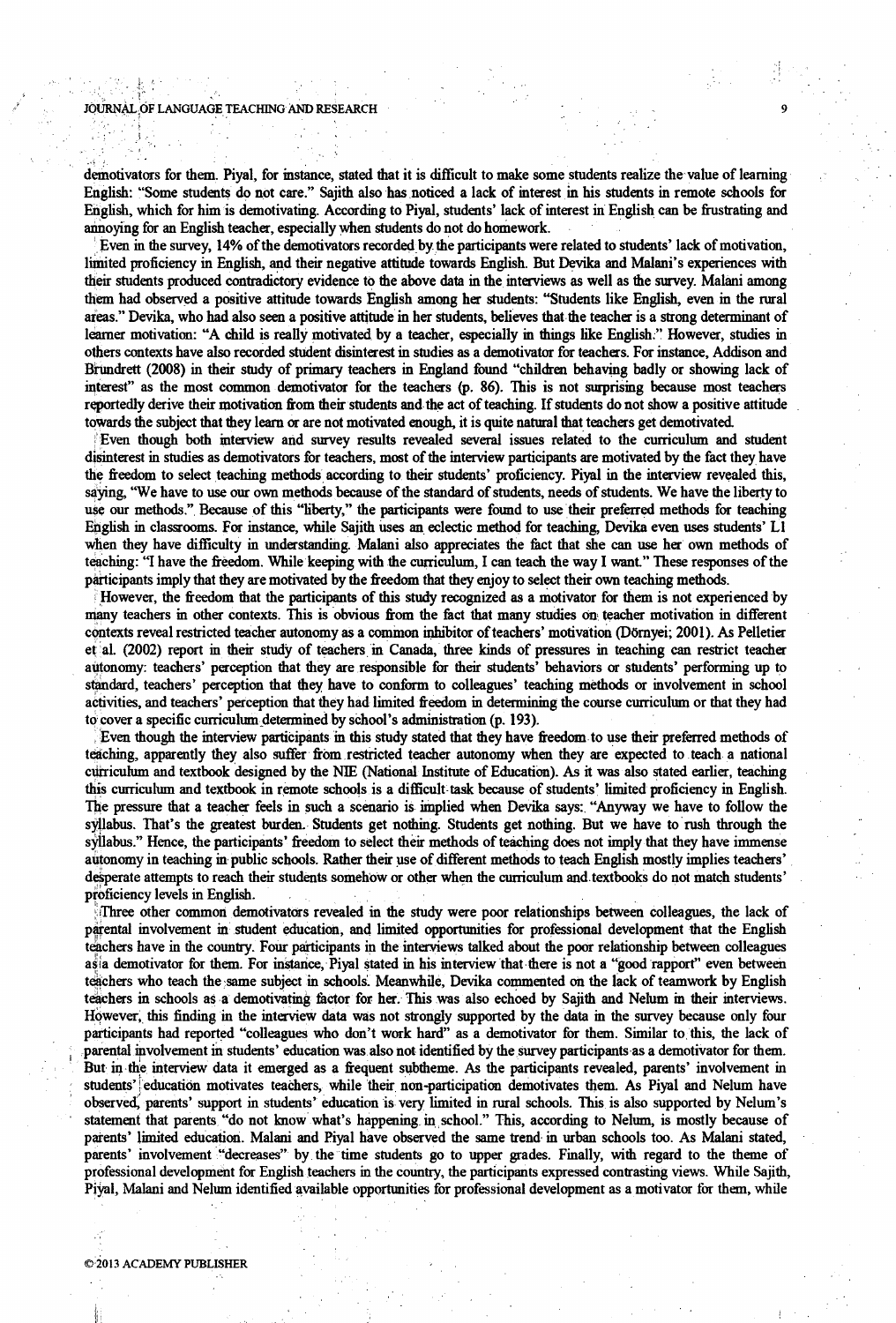Devika and many survey participants stated that the unavailability of enough opportunities in the country demotivates them.

# VI. CONCLUSION

The results of this study mostly support the findings of previous studies on teacher motivation in both developed and developing countries. As in many other contexts, the participants of this study also derive their intrinsic motivation mainly from students and teaching. However, this study revealed that a significant number of teachers are also motivated by the position of English in the country which earns them a prestigious position in society. The significance of this finding mainly lies in the feet that most teacher motivation studies in developing countries and some studies in developed countries instead indicate declining teacher status in society as a demotivator for teachers. Meanwhile, considering the results of our study, the main demotivators for English teachers in Sri Lankan public schools include limited facilities for teaching and learning, inefficiency in school administration and regional offices, difficulty in obtaining teacher transfers, poor relationships between colleagues, the mismatch between student proficiency and English curriculum in schools, and limited parental involvement in students' education. Our results also suggest that some motivators like the prestigious social position for English teachers in the country encourage new teachers to join the profession, while some demotivators like difficulties in obtaining transfers make teachers want to leave the profession sometime after joining it.

In conclusion, the findings of the study imply that teacher demotivation is a significant issue in the country's public school system which needs the immediate attention of the education policy designers of the country. The failure to take immediate action may further increase teacher dissatisfaction in the job. which could eventually result in poor education outcomes for students in public schools.

## **REFERENCES**

- [1] Adelabu, M. A. (2005). Teacher motivation and incentives in Nigeria. London: DFID.
- [2] Addison, R., & Bnmdrett, M. (2008). Motivation and demotivation of teachers in primary schools: The challenge of change. *Education, 36(1), 79-94.*
- [3] Atkinson, E. S. (2000). An investigation into the relationship between teacher motivation and pupil motivation. *Educational Psychology, 20(1)*, 45-57.
- [4] Bandura, A. (1993). Perceived self-efficacy in cognitive development and functioning. *Educational Psychologist*, 28(2), 117-148.
- [5] Bennell, P., & Mukyanuzi, F. (2005). Is there a teacher motivation crisis in Tanzania? Brighton: Knowledge and Skills for Development.
- [6] Bernaus, M., Wilson, A., & Gardner, R. C. (2009). Teachers' motivation, classroom strategy use, students' motivation and second language achievement. Porta Linguarum, 12, 25-36.
- [7] Connie, R. J. (2000). Factors influencing motivation and de-motivation of Mexican EFL teachers. Paper presented at the annual meeting of Teachers of English to Speakers of Other Languages. Vancouver. Canada. ERIC database (ED459605) (accessed 09/28-2009).
- [8] Crookes, G. (1997). "What influences what and how second language teachers teach?" *Modern Language Journal*, 81, 67-79.
- [9] Deci, E. L., Kasser. T., & Ryan, R. M. (1997). Self-determined teaching in colleges and universities: Possibilities and obstacles. In J. L. Bess (Eds.), *Teaching well and liking it* (pp. 57-71). Baltimore, MD: Johns Hopkins University Press.
- [10] Deci, E. L., & Ryan, R. M. (2008). Self-Determination theory: A macro-theory of human motivation development and health. *Canadian Psychology*, 49(3), 182-185.
- [11] Department for International Development. (2007). Teacher motivation m sub-Saharan Africa and South Asia. Essex: Bennell. P., & Akyeampong, K.
- [12] Dinham, S. & Scott, C. (2000). Moving into the third. outer domain of teacher satisfaction. *Journal of Educational A d m in i s tr a tio n . 3 8 ( 4 ) ,* 379-396.
- [13] Domyei, Z. (2001). Teaching and researching motivation. Essex: Pearson Education Limited.
- [14] Dornyei. Z., & Skehan, P. (2003). Individual differences in second language learning. In C. Doughty & M. H. Long (Eds.), *The handbook of second language acquisition* (pp.589-630). Malden, MA: Blackwell.
- [15] Doyle. T., & Kim. M. **Y.** (1999). Teacher motivation and satisfaction in the United States and Korea. *MEXTESOL Journal, 2 3 ( 2 ) .* 35-48.
- [16] Elo, S., & Kyngas, H. (2007). The qualitative content analysis process. *Journal of Advanced Nursing. 62(1)*, 107-115.
- [17] Fernando, Chitra. (1997). English and Sinhala Bilingualism in Sri Lanka. *Language in Society. 6 (3)*. 341-360.
- [18] Gardner, R. C. (2007). Motivation and second language acquisition. Porta Linguarum, 8, 9-20.
- [19] Global Campaign for Education. (2005). Teachers for all: What governments and donors should do? Cape Town: Sabrina Erne.
- [20] Guilloteaux, M. J.. & Domyei. Z. (2008). Motivating language learners: A classroom-oriented investigation of the effects of motivational strategies on student motivation. *TESOL Quarterly*, 42(1), 55-77.
- [21] Gunesekera, M. (2005). The Postcolonial Identity of Sri Lankan English. Colombo: Katha Publishers.
- [22] Haves. S. (1990). Students' reasons for entering the educational profession: Research report. Oklahoma: North-Western Oklahoma State University.
- [23] Johnson. S. M. (1986). Incentives for teachers: What motivates, what matters. *Educational Administration Quarterly, 22(3),* 54-79.